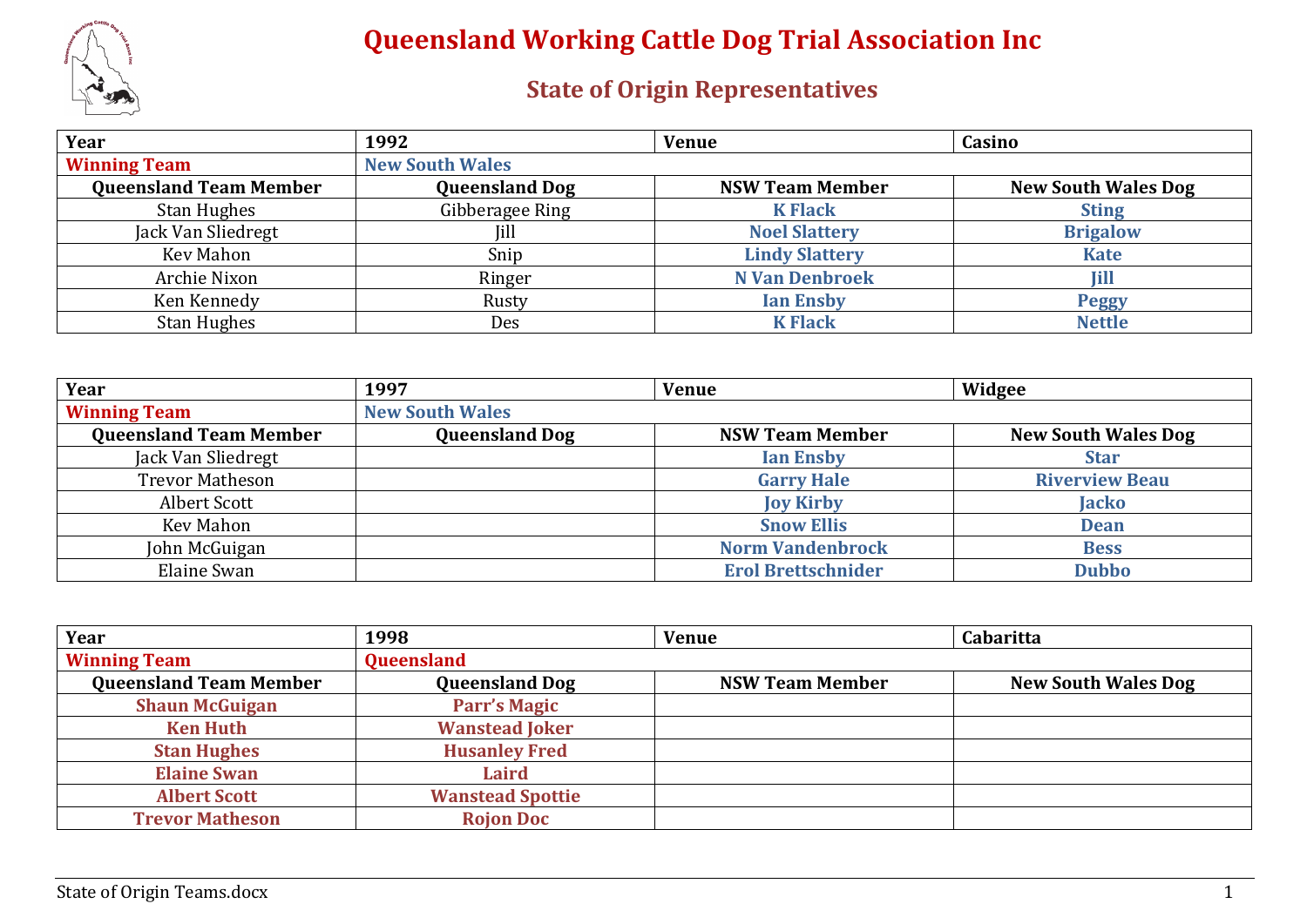

| Year                          | 1999                    | <b>Venue</b>           | <b>Miles</b>               |
|-------------------------------|-------------------------|------------------------|----------------------------|
| <b>Winning Team</b>           | <b>Queensland</b>       |                        |                            |
| <b>Queensland Team Member</b> | <b>Queensland Dog</b>   | <b>NSW Team Member</b> | <b>New South Wales Dog</b> |
| <b>Stan Hughes</b>            | <b>Husanley Fred</b>    | <b>Snow Ellis</b>      | Ping                       |
| <b>Albert Scott</b>           | <b>Wanstead Spottie</b> | <b>Andy Snow</b>       | Jake                       |
| <b>Shaun McGuigan</b>         | <b>Parr's Magic</b>     | <b>Steve Murray</b>    | Pepper                     |
| <b>Ken Huth</b>               | <b>Wanstead Joker</b>   | Ian Ensby              | Gibberagee Flirt           |
| <b>Jack Van Sliedregt</b>     | <b>Keltinda Dell</b>    | Dick Chapman           | Sam                        |
| <b>Trevor Matheson</b>        | Kip                     | <b>Garry Hale</b>      | R'view Lulu                |

| Year                          | 2000                  | <b>Venue</b>           | Casino                     |
|-------------------------------|-----------------------|------------------------|----------------------------|
| <b>Winning Team</b>           | Queensland            |                        |                            |
| <b>Queensland Team Member</b> | <b>Queensland Dog</b> | <b>NSW Team Member</b> | <b>New South Wales Dog</b> |
| <b>Stan Dunkley</b>           | <b>Trewina Bonnie</b> | Garry Hale             | Riverview Beau             |
| <b>Barrie Hughes</b>          | <b>Husanley Benz</b>  | David Huntley          | Bo                         |
| <b>Margaret Donovan</b>       | <b>Princes' Polly</b> | <b>Snow Ellis</b>      | Dean                       |
| <b>Peter Finlay</b>           | <b>Prospect Ritz</b>  | Ian Ensby              | Gibberagee Cheeky          |
| <b>Trevor Matheson</b>        | Kip                   | <b>Trevor Nash</b>     | Gibberagee Gibba           |
| <b>Jack Van Sliedregt</b>     | <b>Keltinda Dell</b>  | <b>Geoff Gibson</b>    | Connie                     |

| Year                          | 2001                     | <b>Venue</b>           | <b>Moura</b>               |
|-------------------------------|--------------------------|------------------------|----------------------------|
| <b>Winning Team</b>           | Queensland               |                        |                            |
| <b>Queensland Team Member</b> | <b>Queensland Dog</b>    | <b>NSW Team Member</b> | <b>New South Wales Dog</b> |
| <b>Ross Kinbacher</b>         | <b>Glen Valley Butch</b> | Gavin Creighton        | Spring                     |
| <b>Judy Hamilton</b>          | <b>Roma Peg</b>          | <b>Snow Ellis</b>      | Dean                       |
| <b>Stan Dunkley</b>           | <b>Trewina Bonnie</b>    | <b>Andy Snow</b>       | <b>Jake</b>                |
| <b>Ken Huth</b>               | <b>Wanstead Joker</b>    | <b>Fred Hancock</b>    | GibberageeEbony            |
| <b>Shaun McGuigan</b>         | <b>Parr's Magic</b>      | Ian Ensby              | Gibberagee Cheeky          |
| <b>Jack Van Sliedregt</b>     | <b>Walladin Blade</b>    | Garry Hale             | Riverview Lulu             |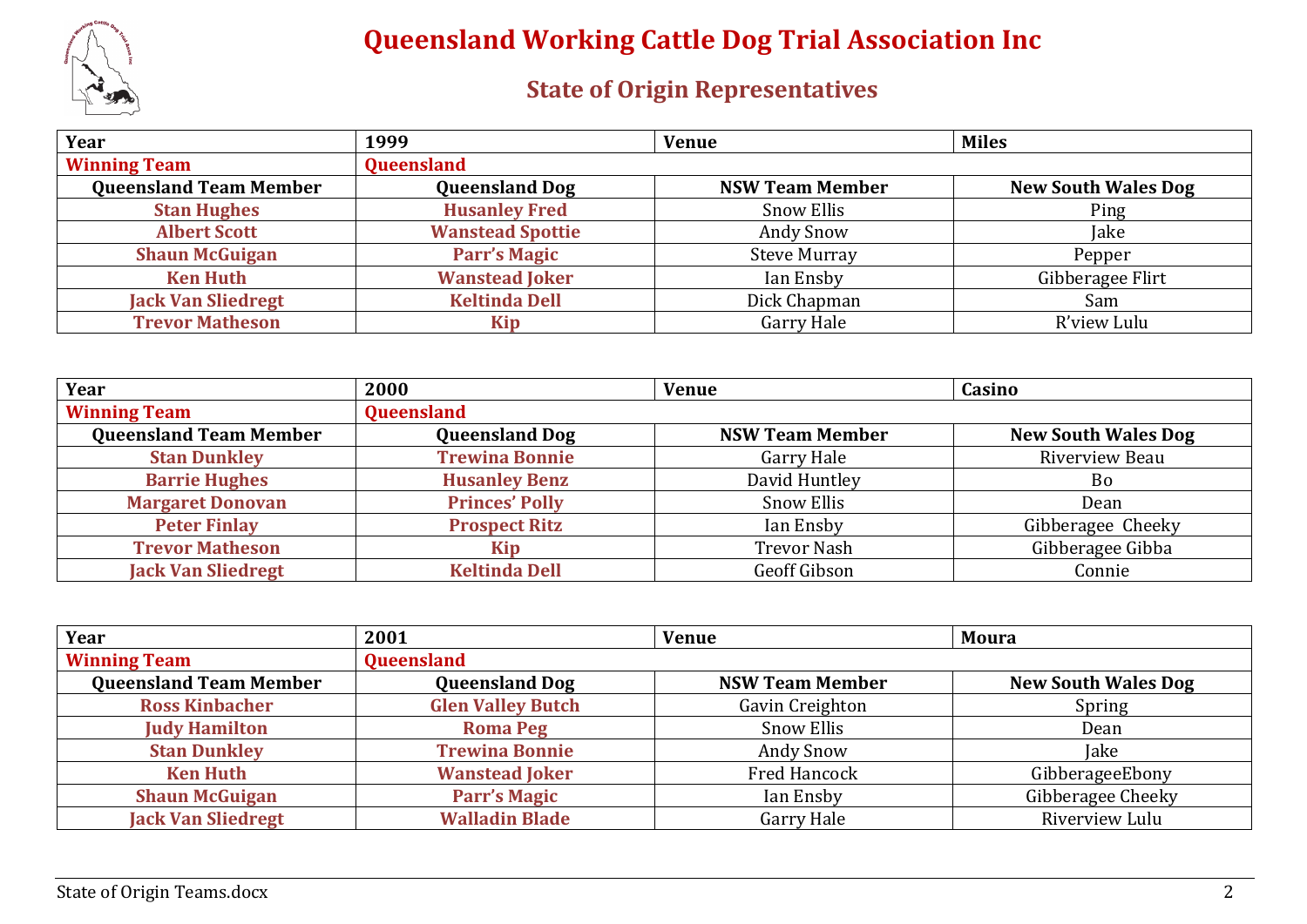

| Year                          | 2002                   | <b>Venue</b>           | Rappville                  |
|-------------------------------|------------------------|------------------------|----------------------------|
| <b>Winning Team</b>           | <b>New South Wales</b> |                        |                            |
| <b>Queensland Team Member</b> | <b>Queensland Dog</b>  | <b>NSW Team Member</b> | <b>New South Wales Dog</b> |
| <b>Stan Dunkley</b>           | Trewina Bonnie         | <b>Ian Ensby</b>       | <b>Gibberagee Cheeky</b>   |
| Allan Cardelli                | Biles Don              | <b>Fred Hancock</b>    | <b>Lucky</b>               |
| Joe Bloomfield                | Walladin Jill          | <b>Gavin Creighton</b> | <b>Jacko</b>               |
| <b>Steve Biles</b>            | Seloh Max              | <b>Snow Ellis</b>      | <b>Dean</b>                |
| Elaine Swan                   | Greenwoods Bounce      | <b>Mick Davis</b>      | <b>Stanton's Buckle</b>    |
| Jack V Sliedregt              | Keltinda Dell          | <b>Steve Flatley</b>   | <b>Teonora Jedha</b>       |

| Year                          | 2003                     | <b>Venue</b>           | Gayndah                    |
|-------------------------------|--------------------------|------------------------|----------------------------|
| <b>Winning Team</b>           | Queensland               |                        |                            |
| <b>Queensland Team Member</b> | <b>Queensland Dog</b>    | <b>NSW Team Member</b> | <b>New South Wales Dog</b> |
| <b>Allan Cardelli</b>         | <b>Biles Don</b>         | <b>Wendy Ensby</b>     | Star                       |
| <b>Elaine Swan</b>            | <b>Gibbergee Badger</b>  | Dick Chapman           | Limb                       |
| <b>Stan Dunkley</b>           | <b>Wanstead Logan</b>    | Ian Ensby              | Gibberagee Flirt           |
| <b>Barry Bayntun</b>          | <b>Bayntuns Bill</b>     | <b>Andy Snow</b>       | Tom                        |
| <b>Ken Huth</b>               | <b>Sweetmillar Tanka</b> | <b>Garry Hale</b>      | Riverview Beau             |
| <b>Trevor Matheson</b>        | Kip                      | <b>Steve Flatley</b>   | <b>Brutonvale Sachin</b>   |

| Year                          | 2004                  | <b>Venue</b>           | <b>Bonalbo</b>             |
|-------------------------------|-----------------------|------------------------|----------------------------|
| <b>Winning Team</b>           | <b>Queensland</b>     |                        |                            |
| <b>Queensland Team Member</b> | <b>Queensland Dog</b> | <b>NSW Team Member</b> | <b>New South Wales Dog</b> |
| <b>Allan Cardelli</b>         | <b>Biles Don</b>      | Fred Hancock           | Gibberagee Ebony           |
| <b>Barry Cooper</b>           | <b>Moir Lindy</b>     | <b>Richard Stokes</b>  | <b>Wooleys Eleanor</b>     |
| <b>Barrie Hughes</b>          | <b>Husanley Benz</b>  | Greg Wright            | <b>Benoak Wally</b>        |
| <b>Judy Hamilton</b>          | <b>Carlisle Chips</b> | Ian Ensby              | Gibberagee Gibba           |
| <b>Jack Van Sliedregt</b>     | <b>Walladin Blade</b> | <b>Brian Appleyard</b> | BrileyWillow               |
| <b>Trevor Matheson</b>        | Kip                   | Dick Chapman           | <b>Sting</b>               |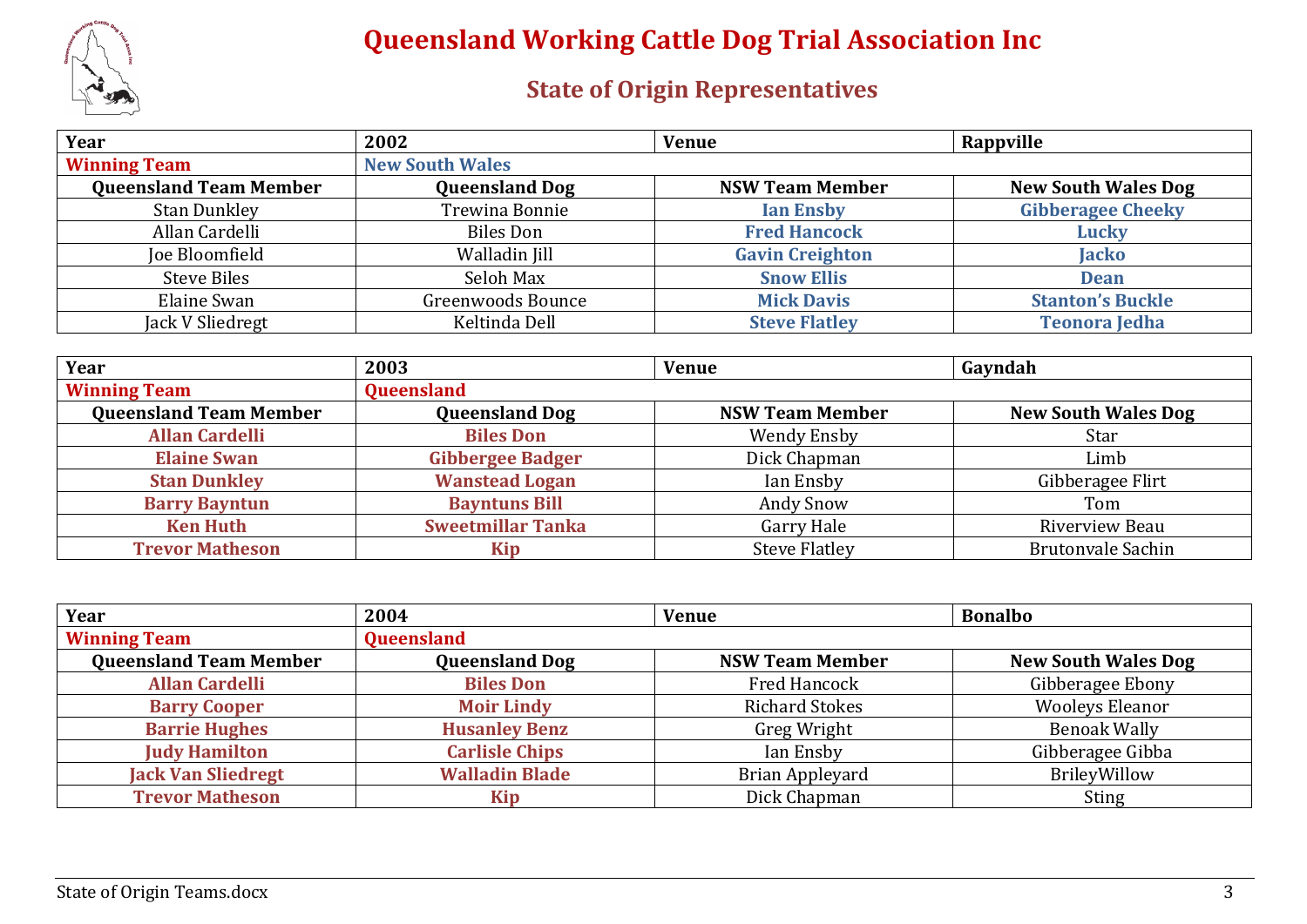

| Year                          | 2005                        | <b>Venue</b>           | Toowoomba                  |
|-------------------------------|-----------------------------|------------------------|----------------------------|
| <b>Winning Team</b>           | <b>Queensland</b>           |                        |                            |
| <b>Queensland Team Member</b> | <b>Queensland Dog</b>       | <b>NSW Team Member</b> | <b>New South Wales Dog</b> |
| <b>Ray Whitney</b>            | <b>Kityees Tess</b>         | <b>Steve Flatley</b>   | <b>Brutonvale Lilly</b>    |
| <b>Steve Biles</b>            | <b>Seloh Max</b>            | <b>Fred Hancock</b>    | Gibberagee Ebony           |
| <b>Judy Hamilton</b>          | <b>NiNoo Bonnie</b>         | <b>Gary Milgate</b>    | Shine                      |
| <b>Paul Wore</b>              | <b>Borilla Creek Socksy</b> | <b>Snow Ellis</b>      | Gibberagee Speck           |
| <b>Trevor Matheson</b>        | Kip                         | Dick Chapman           | <b>Mystic Buck</b>         |
| <b>Jack Van Sliedrect</b>     | <b>Keltinda Dell</b>        | Greg Wright            | <b>Benoak Wally</b>        |

| Year                          | 2006                   | <b>Venue</b>           | <b>Ulmarra</b>             |
|-------------------------------|------------------------|------------------------|----------------------------|
| <b>Winning Team</b>           | Queensland             |                        |                            |
| <b>Queensland Team Member</b> | <b>Queensland Dog</b>  | <b>NSW Team Member</b> | <b>New South Wales Dog</b> |
| <b>Dayne Barrett</b>          | <b>Regal View Bear</b> | Darcy Martin           | <b>Braiston Don</b>        |
| <b>Stan Dunkley</b>           | <b>Yertala Pearl</b>   | <b>Steve Flatley</b>   | Clint                      |
| <b>Bevin Wesener</b>          | <b>Ork Park Sal</b>    | Dick Chapman           | <b>Mystic Buck</b>         |
| <b>Gien McKay</b>             | <b>Wally</b>           | Brian Appleyard        | Tally                      |
| <b>Jack Van Sliedrect</b>     | <b>Walladin Blaade</b> | Ian Ensby              | Gibberagee Cheeky          |
| <b>Ray Whitney</b>            | <b>Kityees Tess</b>    | Michael Colvin         | Percy                      |

| Year                          | 2007                   | <b>Venue</b>           | <b>Killarnev</b>           |
|-------------------------------|------------------------|------------------------|----------------------------|
| <b>Winning Team</b>           | <b>New South Wales</b> |                        |                            |
| <b>Queensland Team Member</b> | <b>Queensland Dog</b>  | <b>NSW Team Member</b> | <b>New South Wales Dog</b> |
| <b>Barrie Hughes</b>          | <b>Husanley Benz</b>   | <b>Steve Flatley</b>   | <b>Brutonvale Sao</b>      |
| <b>Stan Dunkley</b>           | Electra Barrie         | <b>Jamie Shipman</b>   | <b>Springvale Red</b>      |
| Bevin Wesener                 | Lindsay's Nutty        | <b>Dave Bennett</b>    | <b>Bill</b>                |
| Allan Cardelli                | Walladin Robbie        | <b>Dick Chapman</b>    | <b>Mystic Buck</b>         |
| Paul Wroe                     | Sweetmillar Gary       | <b>Snow Ellis</b>      | <b>Burbella Panda</b>      |
| Jack Van Sliedregt            | Walladin Blade         | <b>Allan Fletcher</b>  | <b>Bomber</b>              |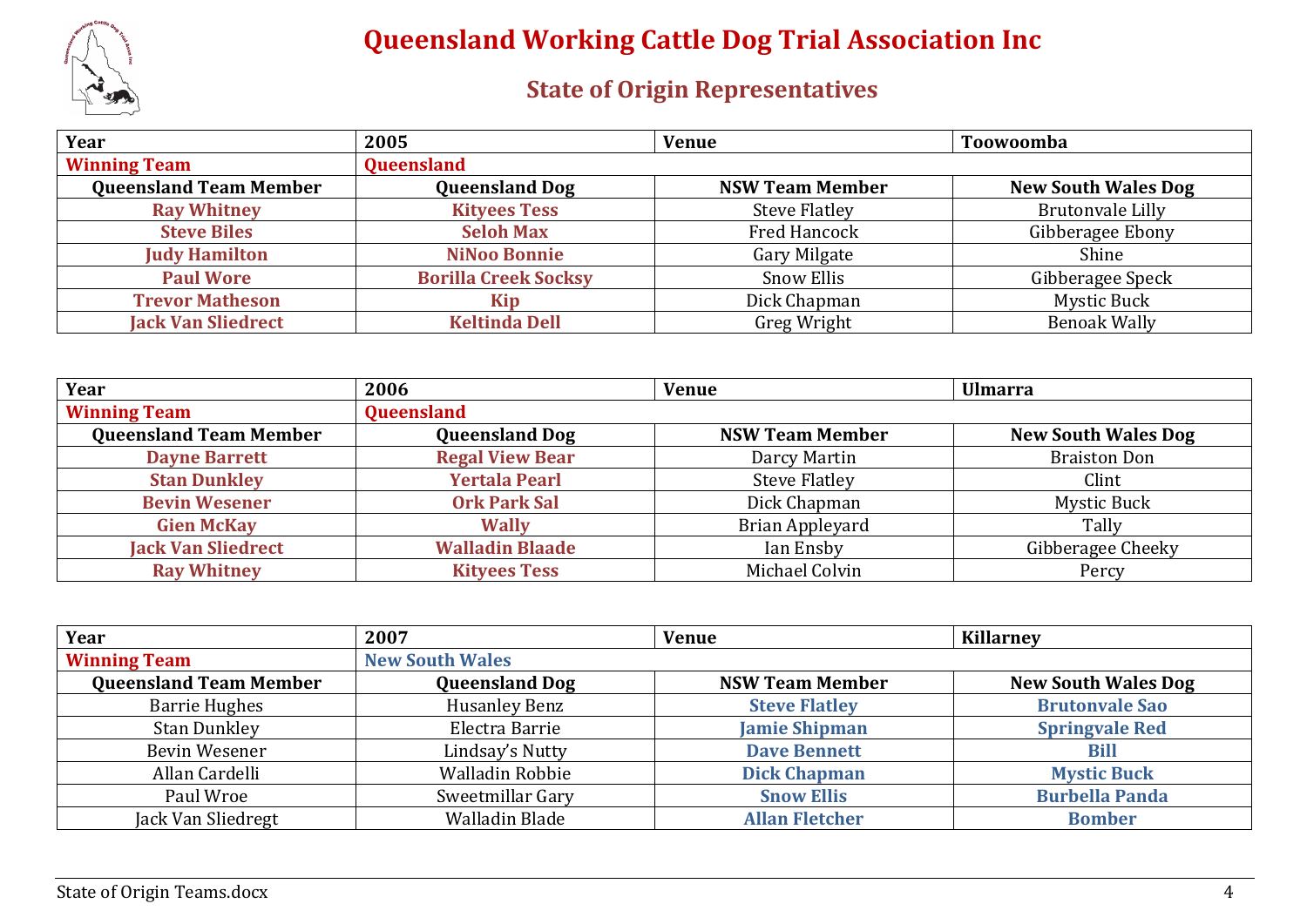

| Year                          | 2008                   | <b>Venue</b>           | <b>Dungog</b>              |
|-------------------------------|------------------------|------------------------|----------------------------|
| <b>Winning Team</b>           | Queensland             |                        |                            |
| <b>Queensland Team Member</b> | <b>Queensland Dog</b>  | <b>NSW Team Member</b> | <b>New South Wales Dog</b> |
| <b>Glen McKay</b>             | <b>Wally</b>           | Dick Chapman           | Nuggett                    |
| <b>Isaac Hotz</b>             | <b>Lookerbie Rip</b>   | Nikki Collinson        | Jules                      |
| <b>Judy Hamilton</b>          | <b>Colleys Joe</b>     | Tom Benton             | Buddah                     |
| <b>Stan Dunkley</b>           | <b>Seloh Butch</b>     | Don Rea                | Minnie                     |
| <b>Alasdair McDougall</b>     | <b>Trewina Ghillie</b> | Dave Bennett           | Bill                       |
| <b>Warren Bayntun</b>         | <b>Walkalone Chuck</b> | <b>Steve Flatley</b>   | Ross Alf                   |

| Year                          | 2009                    | <b>Venue</b>           | <b>Bauhinia</b>            |
|-------------------------------|-------------------------|------------------------|----------------------------|
| <b>Winning Team</b>           | <b>New South Wales</b>  |                        |                            |
| <b>Queensland Team Member</b> | <b>Queensland Dog</b>   | <b>NSW Team Member</b> | <b>New South Wales Dog</b> |
| Paul Wroe                     | Natel Ruby              | <b>Steve Flatley</b>   | <b>Brutonvale Sachin</b>   |
| Alasdair McDougall            | <b>Borilla Ck Boots</b> | <b>Nicky Collinson</b> | <b>Jules</b>               |
| Bevin Wesener                 | Karreelah Missy         | <b>Dick Chapman</b>    | <b>Dunbible Ck Nugget</b>  |
| Warren Bayntun                | <b>Walkalone Chuck</b>  | <b>Jonathon Randal</b> | <b>Sarah</b>               |
| <b>Stan Dunkley</b>           | Wanstead Logan          | <b>Jim Marshall</b>    | <b>Reece</b>               |
| Allan Cardelli                | <b>Braiston Benji</b>   | <b>Allan Fletcher</b>  | <b>Bomber</b>              |

| Year                          | 2010                   | <b>Venue</b>            | Glencoe                    |
|-------------------------------|------------------------|-------------------------|----------------------------|
| <b>Winning Team</b>           | <b>New South Wales</b> |                         |                            |
| <b>Queensland Team Member</b> | <b>Queensland Dog</b>  | <b>NSW Team Member</b>  | <b>New South Wales Dog</b> |
| Tom Berrie                    | Electra Jai            | <b>Dick Chapman</b>     | <b>Dunbible Creek Joe</b>  |
| Robert Callcott               | Pandanas Bronze        | <b>Jamie Shipman</b>    | <b>Springvale Patrick</b>  |
| Gavin Carr                    | Carrdoon Zac           | <b>Dave Bennett</b>     | <b>Benrey Hank</b>         |
| Warren Bayntun                | <b>Walkalone Chuck</b> | <b>Lew Molloy ©</b>     | <b>Gibsons Judy</b>        |
| <b>Stan Dunkley</b>           | Electra Barry          | <b>Murray Wilkinson</b> | <b>Yarrum Rastus</b>       |
| Paul Wroe ©                   | Natel Ruby             | <b>Steve Flatley</b>    | <b>Brutonvale Sao</b>      |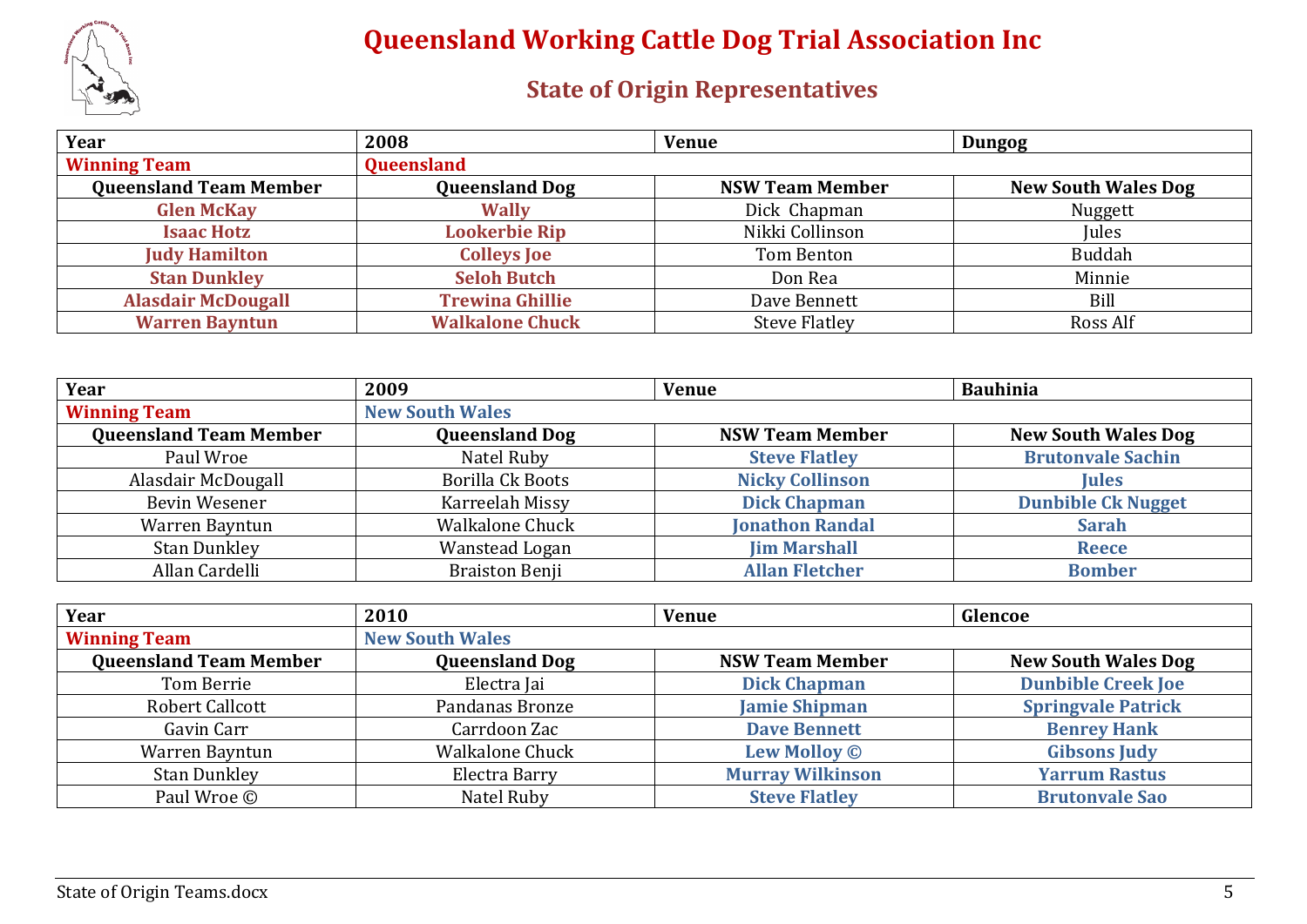

| Year                          | 2011                  | <b>Venue</b>           | <b>Scotston</b>            |
|-------------------------------|-----------------------|------------------------|----------------------------|
| <b>Winning Team</b>           | Queensland            |                        |                            |
| <b>Queensland Team Member</b> | <b>Queensland Dog</b> | <b>NSW Team Member</b> | <b>New South Wales Dog</b> |
| <b>Gavin Carr</b>             | <b>Carrdoon Zac</b>   | <b>Stephen Flatley</b> | <b>Brutonvale Royce</b>    |
| <b>Barrie Hughes</b>          | <b>Electra Boris</b>  | Robert Johnston        | <b>Shady Acres Sunny</b>   |
| <b>Paul Wroe</b>              | <b>Natel Ruby</b>     | Jennifer Burrell       | Reef                       |
| <b>Stephen Biles</b>          | <b>Outback Sky</b>    | Danny Rapmund          | Tip                        |
| <b>Ray Whitney</b>            | <b>Kityees Tess</b>   | Jamie Shipman          | <b>Charlies Max</b>        |
| <b>Jamie Sturrock</b>         | <b>Swan Spud</b>      | Dick Chapman           | Dunbible Creek Sting       |

| Year                          | 2012                        | <b>Venue</b>            | Rapville                   |
|-------------------------------|-----------------------------|-------------------------|----------------------------|
| <b>Winning Team</b>           | <b>New South Wales</b>      |                         |                            |
| <b>Queensland Team Member</b> | <b>Queensland Dog</b>       | <b>NSW Team Member</b>  | <b>New South Wales Dog</b> |
| Tom Berrie                    | Electra Jenny               | <b>Dick Chapman</b>     | <b>Wildash Lenny</b>       |
| Dayne Barrett                 | Regal View Errol            | <b>Steve Flatley</b>    | <b>Brutonvale Royce</b>    |
| <b>Barrie Hughes</b>          | Electra Boris               | <b>Geoff McLennan</b>   | <b>Hancocks Wally</b>      |
| <b>Stan Dunkley</b>           | <b>Glenview Prime Mover</b> | <b>Lew Molloy</b>       | <b>Bill</b>                |
| Jamie Sturrock                | Swan Spud                   | <b>Jonathon Randell</b> | <b>Bruce</b>               |
| Paul Wroe                     | Natel Mandy                 | <b>Robert Johnston</b>  | <b>Shady Acres Pattie</b>  |

| Year                          | 2013                        | <b>Venue</b>           | <b>Dulacca</b>             |
|-------------------------------|-----------------------------|------------------------|----------------------------|
| <b>Winning Team</b>           | Queensland                  |                        |                            |
| <b>Queensland Team Member</b> | <b>Queensland Dog</b>       | <b>NSW Team Member</b> | <b>New South Wales Dog</b> |
| <b>Glenn Dickson</b>          | <b>Chelbrook Digby</b>      | <b>Daniel Matthews</b> | Lance                      |
| <b>Barrie Hughes</b>          | <b>Electra Tess</b>         | <b>Jim Marshall</b>    | Gunna Tom                  |
| <b>Ray Whitney</b>            | <b>Fanning River Moss</b>   | <b>Steve Flatley</b>   | <b>Bakers Clint</b>        |
| <b>Paul Wroe</b>              | <b>Natel Mandy</b>          | Geoff McLennan         | Hancocks Wally             |
| <b>Alasdair McDougall</b>     | <b>Trewina Ghillie</b>      | Dick Chapman           | Wildash Lenny              |
| <b>Stan Dunkley</b>           | <b>Glenview Prime Mover</b> | Robert Johnston        | <b>Young Robin</b>         |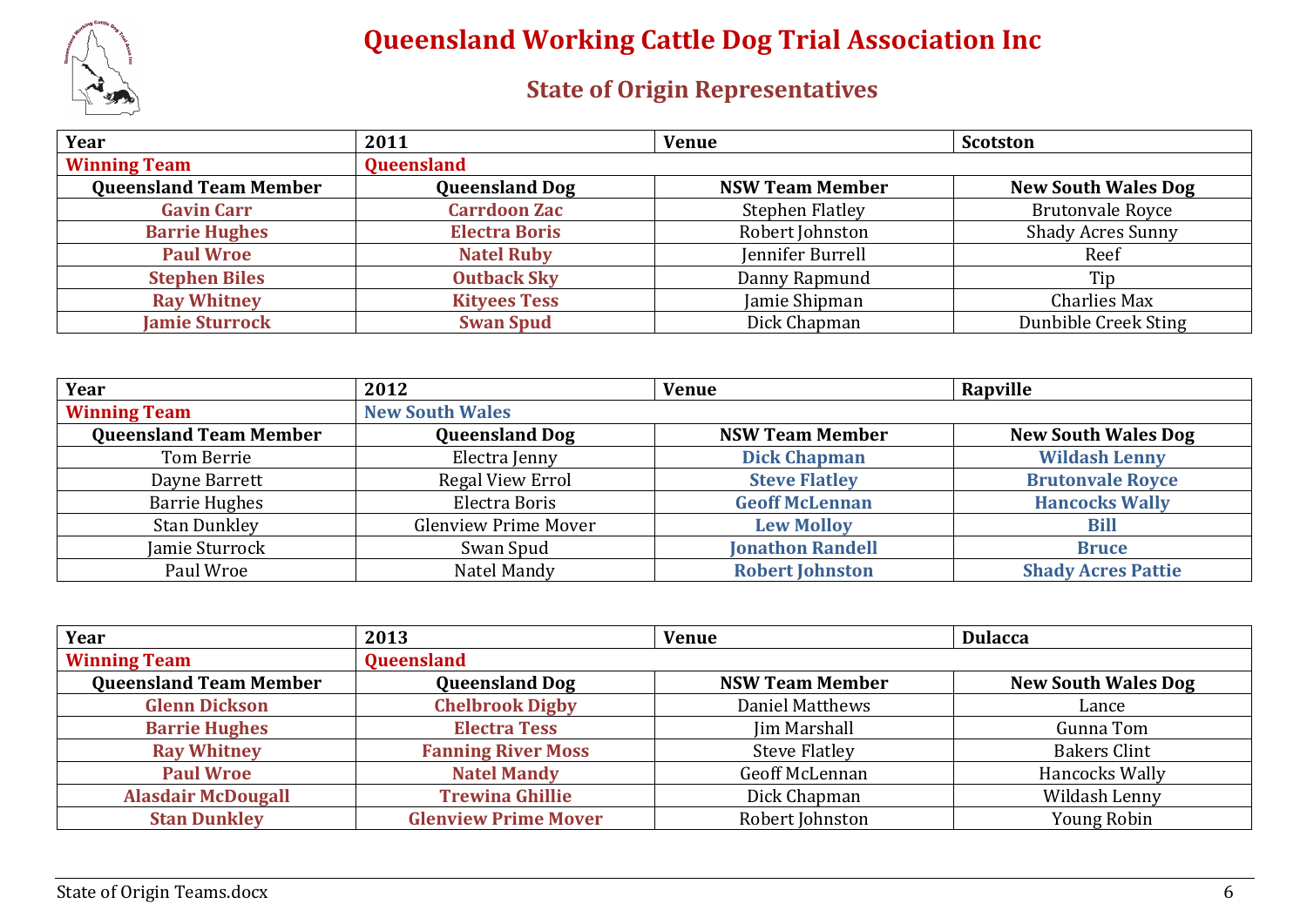

| Year                          | 2014                    | <b>Venue</b>           | <b>Red Range</b>           |
|-------------------------------|-------------------------|------------------------|----------------------------|
| <b>Winning Team</b>           | <b>Queensland</b>       |                        |                            |
| <b>Queensland Team Member</b> | <b>Queensland Dog</b>   | <b>NSW Team Member</b> | <b>New South Wales Dog</b> |
| <b>Barry Cooper</b>           | <b>Cooper Becky</b>     | Ian Cox                | Double Bred Boomer         |
| <b>Steve Biles</b>            | <b>Mealings Dainty</b>  | Ben Gould              | Riverside Jake             |
| <b>Paul Wroe</b>              | <b>Natel Ruby</b>       | Dick Chapman           | Dunbible Creek Nugget      |
| <b>David Moxon</b>            | <b>Billeric Jay Jay</b> | Geoff McLennan         | Hancocks Wally             |
| <b>Gavin Carr</b>             | <b>Carrdoon Coop</b>    | Greg Wright            | Iosh                       |
| <b>Glenn Dickson</b>          | <b>Chelbrook Digby</b>  | Robert Johnston        | Shady Acres Livi           |

| Year                          | 2015                  | <b>Venue</b>           | <b>The Caves</b>           |
|-------------------------------|-----------------------|------------------------|----------------------------|
| <b>Winning Team</b>           | <b>Queensland</b>     |                        |                            |
| <b>Queensland Team Member</b> | <b>Queensland Dog</b> | <b>NSW Team Member</b> | <b>New South Wales Dog</b> |
| <b>Kerry Voll</b>             | <b>Kota Storm</b>     | Mitchem Davis          | Woodford Lucy              |
| <b>Barrie Hughes</b>          | <b>Electra Boris</b>  | <b>Richard Stokes</b>  | <b>Thompsons Tyson</b>     |
| <b>Alasdair McDougall</b>     | <b>Shipmans Ben</b>   | Ben Gould              | Riverside Jake             |
| <b>Barry Cooper</b>           | <b>Mayes Banjo</b>    | Dick Chapman           | Nobles Joe                 |
| <b>Paul Wroe</b>              | <b>Natel Ruby</b>     | <b>Steve Flatley</b>   | <b>Brutonvale Royce</b>    |
| <b>Jamie Sturrock</b>         | <b>Swan Spud</b>      | Robert Johnston        | <b>Shady Acres Jimmy</b>   |

| Year                          | 2016                       | <b>Venue</b>           | <b>Red Range</b>           |
|-------------------------------|----------------------------|------------------------|----------------------------|
| <b>Winning Team</b>           | Queensland                 |                        |                            |
| <b>Queensland Team Member</b> | <b>Queensland Dog</b>      | <b>NSW Team Member</b> | <b>New South Wales Dog</b> |
| <b>Steele Cannell</b>         | <b>Carrdoon Gas</b>        | Dave Bennett           | Lofty                      |
| <b>Barrie Hughes</b>          | <b>Electra Shiloh</b>      | Ben Gould              | Riverside Jake             |
| <b>Stephen Skewes</b>         | <b>McNamaras Scotty</b>    | <b>Steve Flatley</b>   | <b>Brutonvale Bonnie</b>   |
| <b>Dave Moxon</b>             | <b>Fanning River Renne</b> | Dick Chapman           | Dunbible Creek Will        |
| <b>Alasdair McDougall</b>     | <b>Shipmans Ben</b>        | Kevin Bell             | Munns Belle                |
| <b>Paul Wroe</b>              | <b>Brutonvale Jatz</b>     | Robert Johnston        | <b>Shady Acres Jimmy</b>   |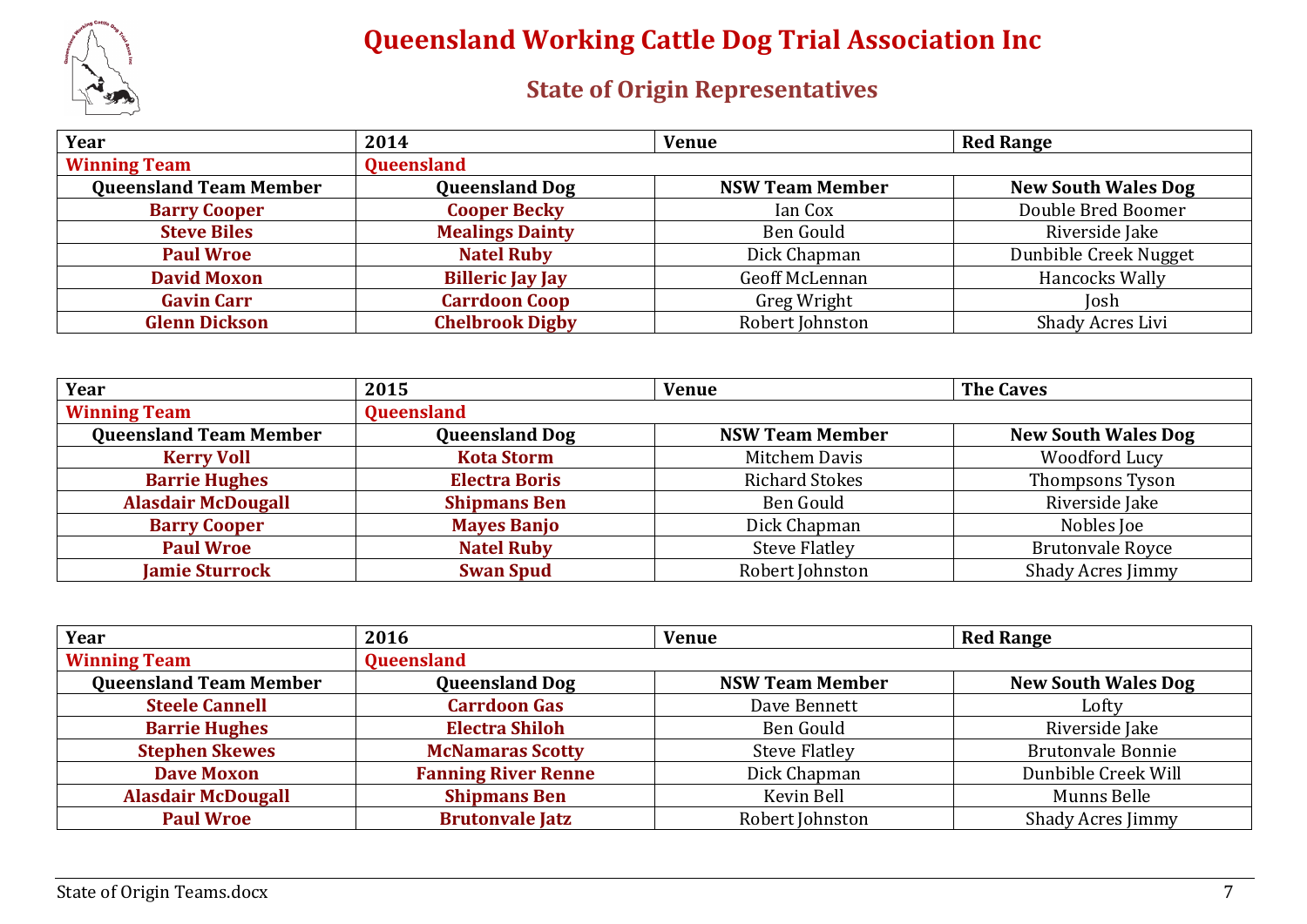

| Year                          | 2017                    | <b>Venue</b>           | <b>Rockland Spring</b>     |
|-------------------------------|-------------------------|------------------------|----------------------------|
| <b>Winning Team</b>           | <b>New South Wales</b>  |                        |                            |
| <b>Queensland Team Member</b> | <b>Queensland Dog</b>   | <b>NSW Team Member</b> | <b>New South Wales Dog</b> |
| Dave Moxon                    | Billeric Jay Jay        | <b>Steve Flatley</b>   | <b>Brutonvale Royce</b>    |
| Glenn Dickson                 | Chelbrook Digby         | <b>Ben Gould</b>       | <b>Riverside Jake</b>      |
| Paul Wroe                     | <b>Brutonvale Sport</b> | <b>Matt Bogie</b>      | <b>loe</b>                 |
| Isaac Hotz                    | Jacksons Sister         | <b>Kevin Bell</b>      | <b>Munns Belle</b>         |
| Steele Cannell                | Carrdoon Gas            | <b>Phillip Brown</b>   | <b>Bin Laden</b>           |
| <b>Steven Skewes</b>          | <b>McNamaras Scotty</b> | <b>Robert Johnston</b> | <b>Shady Acres Jimmy</b>   |

| Year                          | 2018                    | <b>Venue</b>           | <b>Grafton NSW</b>         |
|-------------------------------|-------------------------|------------------------|----------------------------|
| <b>Winning Team</b>           | Queensland              |                        |                            |
| <b>Queensland Team Member</b> | <b>Queensland Dog</b>   | <b>NSW Team Member</b> | <b>New South Wales Dog</b> |
| <b>Barrie Hughes</b>          | <b>Electra Shiloh</b>   | <b>Steve Flatley</b>   | Brutonvale Jayde           |
| <b>Stephen Skewes</b>         | <b>McNamaras Scotty</b> | Dick Chapman           | Riverside Jake             |
| <b>Steve Elliott</b>          | <b>Diamantina Benji</b> | Ben Gould              | Lenny                      |
| <b>Paul Wroe</b>              | <b>Natel Tip</b>        | <b>Ben Clark</b>       | Shazza                     |
| <b>Tom Berrie</b>             | <b>Mt Barlow Volvo</b>  | Phil Brown             | Staben Miss Jane           |
| <b>Robyne Sherwood</b>        | <b>Kaden Taps</b>       | Robert Johnston        | <b>Shady Acres Tania</b>   |

| Year                          | 2019                   | <b>Venue</b>           | Wallumbilla QLD            |
|-------------------------------|------------------------|------------------------|----------------------------|
| <b>Winning Team</b>           | <b>New South Wales</b> |                        |                            |
| <b>Queensland Team Member</b> | <b>Queensland Dog</b>  | <b>NSW Team Member</b> | <b>New South Wales Dog</b> |
| <b>Barrie Hughes</b>          | Electra Shiloh         | <b>Dave Bennett</b>    | <b>Benrose Spring</b>      |
| Dan Killey                    | Double K Squirt        | <b>Ben Gould</b>       | <b>Riverside Jake</b>      |
| Ross Kehl                     | Karinya Nelson         | <b>Geoff McClennan</b> | <b>Merlot Duke</b>         |
| Glenn Dickson                 | Chelbrook Becky        | <b>Zac Ede</b>         | <b>Woottin Charlie</b>     |
| Stephen Skewes                | <b>McNamara Scotty</b> | <b>Dick Chapman</b>    | <b>Ziggy</b>               |
| Paul Wroe                     | Natel Tip              | <b>Robert Johnston</b> | <b>Shady Acres Tania</b>   |